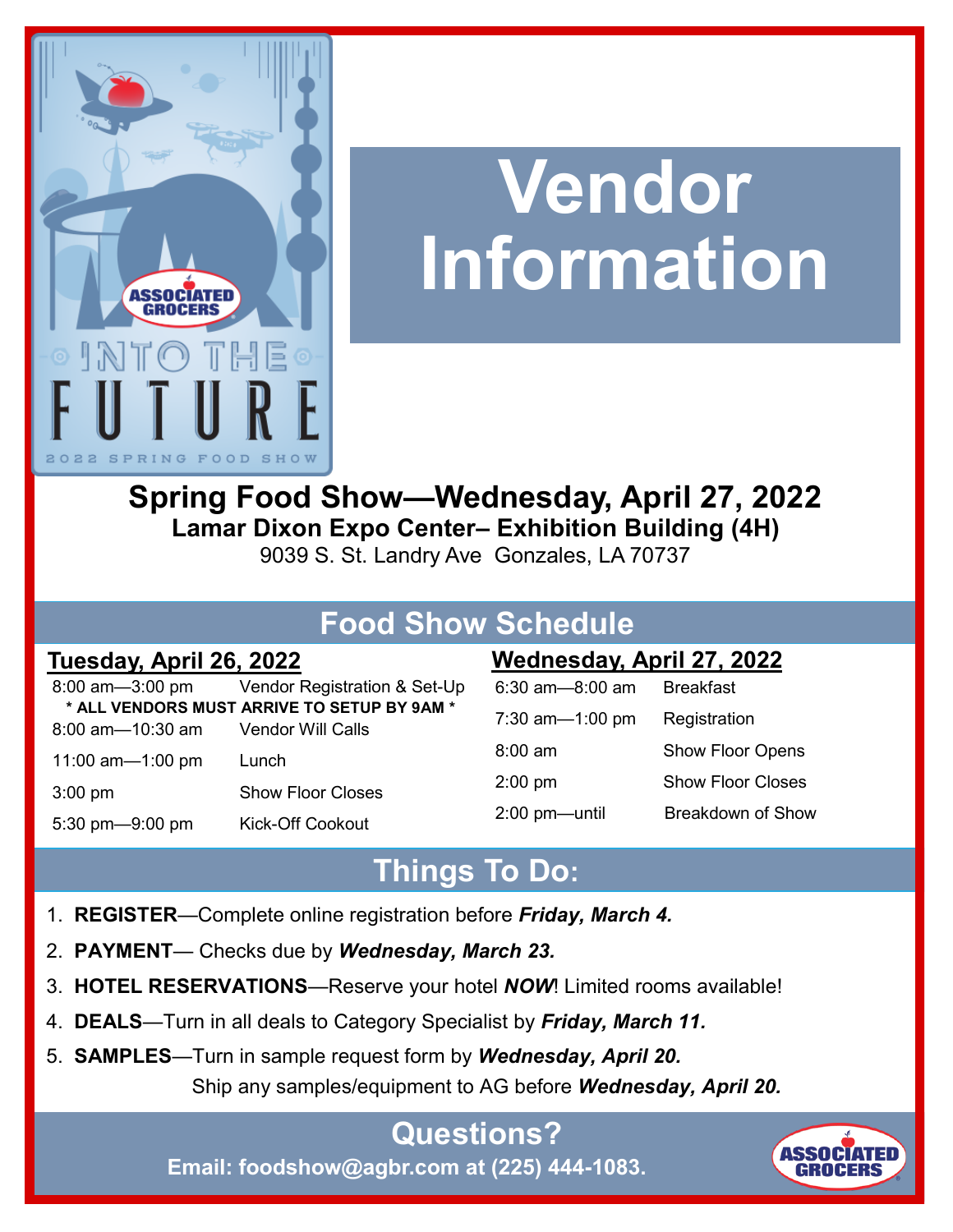## **Booth Fees**

**Vendors**— Cost of (1) One booth is \$2,300. Payment paid via check or if approved, a bill back deduction using (1) Vendor number.

**Brokers**— Cost of (1) One Booth paid via one check or if approved, one bill back deduction using  $(1)$  Vendor number—\$2,300. If splitting the booth cost by multiple vendors (multiple bill backs/checks) the cost is \$2,500 per booth.)

#### **1 Full Booth (10X10) Includes the Following:**

2— Chairs

1— Small Trash Can

1— Booth Sign

- 1— 6ft Table Wrapped & Skirted (front)
- 1— 8ft Table With Linen (back)
- Lunch During Tuesday's Vendor Set-Up provided by:
- 2— 3ft High Side Drapes
- 1— 8ft High Back Drop Drape



40 — Copies of Food Show Surveys

All vendors will be billed for any additional tables, linens, carpet, etc. that is not included in the booth cost.

#### **Electrical Needs —**

You must email foodshow@agbr.com if your booth requires any electricity.

- No electrical service will be added without advanced payment/notification. No exceptions!
- If you have a bulk area in the Perishable area. EX: You registered for 10 booths but you realized at the show you needed power for 15. You will be billed for 5 power outlets after the show.

#### **Wi-Fi**

AG will provide Wi-Fi for all that are attending the Food Show.

The SSID and password is listed below.

SSID: agfoodshow

Password: agbr1234

# **Food Preparation—Concession Stand Usage**

- The concession stand WILL NOT be available for use. All equipment needed to prepare/cook your samples must be brought with you.
- **Electric fryers ARE ALLOWED (Gas fryers ARE NOT PERMITTED).** All electric fryers used must have a lid available for immediate use and it must be placed on a non-flammable surface. Fryers must be at least 2ft apart as well as 2ft away from combustible materials.
- A fire extinguisher must be provided (by Vendor) within the booth for each device.

#### **First Aid**

• A First Aid kit is stationed in the 4-H lobby at the registration table.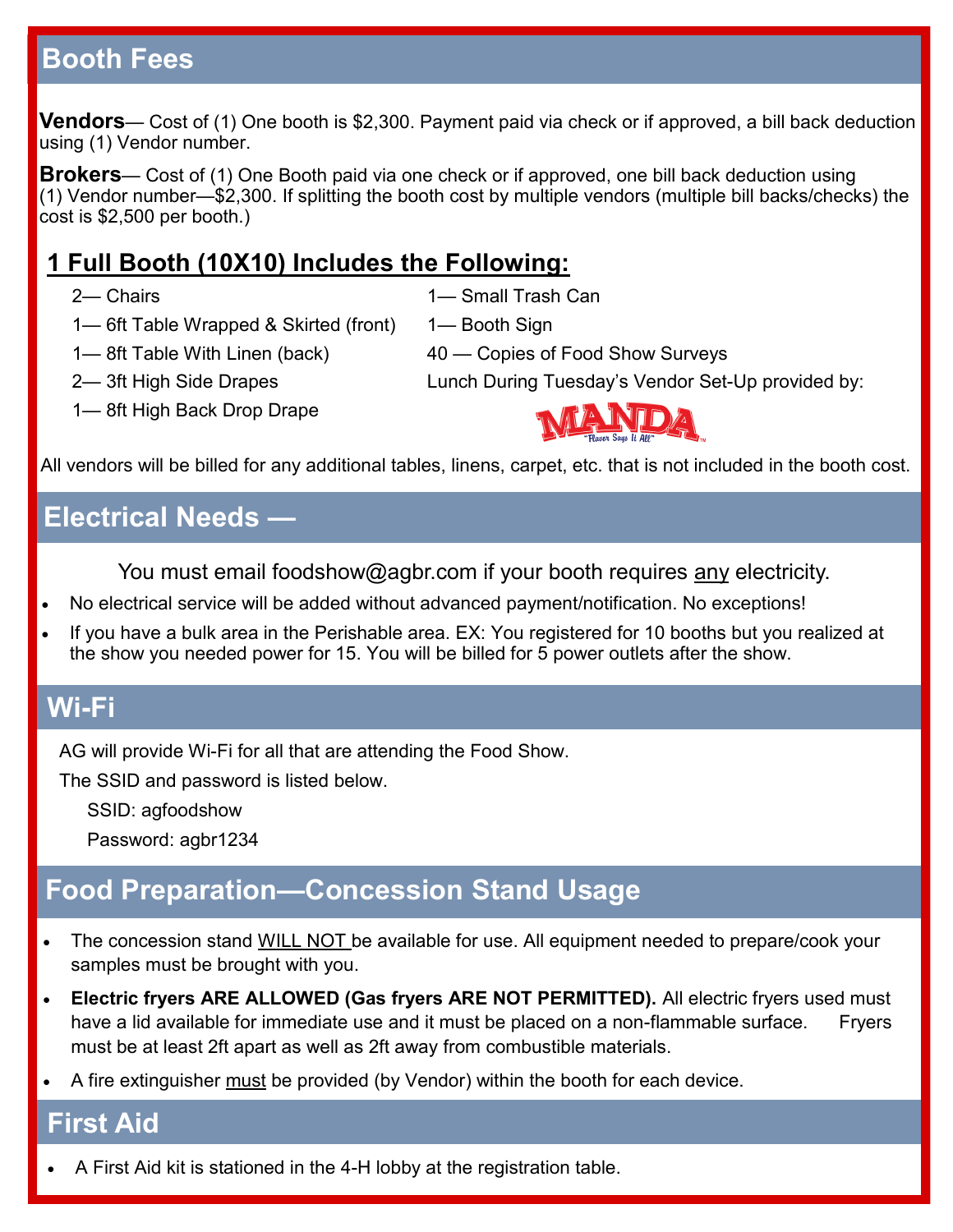## **Vendor Setup —Tuesday, April 26, 2022**

- Vendor setup begins at 8:00 am on Tuesday. **ALL VENDORS must be present by 9:00 am.**
- No Vendor will be allowed to set up on Wednesday, Show Day. Set up is scheduled for Tuesday.
- No Vendor will be let into the loading dock to setup their booth after 2:30 pm. You must already be in the building. All doors to the show floor will close and lock at 3 pm. NO EXCEPTIONS! **The vendor must provide their own carts, dolly, etc.** There will not be any carts or dollies available for use.

#### **Vendor Registration**

- Vendor Registration will be located in the lobby of the 4-H Building. Vendors can check-in and receive name badges at this time. Name badges will only be printed for those that are in attendance. No name badges will be printed before Tuesday.
- If you have any vendor representatives arriving on Wednesday, please do not pre-print their name badge. They must check-in at registration on Wednesday to receive a name badge.

#### **Booth Locations**

- Booth assignments can be found at registration during vendor setup day.
- If you have any questions prior to setup day, please contact foodshow@agbr.com

#### **Vendor Samples** •

- Vendor samples can be pulled from the AG warehouse or shipped ahead of time directly to AG.
- **Samples Pulled from AG Warehouse**: To have your samples pulled from the AG warehouse please fill out the *"Sample Request Form"* and email to foodshowsamples@agbr.com. Deadline is Wednesday, April 20.
- **Samples Shipped to AG Before Show**: If you are shipping your samples to AG before the show please see the *"Food Show Vendor Samples Shipping Information" form.*
- Associated Grocers will have a Customer Service desk setup in the lobby of the 4-H Building for all will-call orders. It is the vendor's responsibility to complete a *"Sample Request Form"* and bring to Customer Service to key between 8am – 10:30am. **NO** will-call orders will be keyed or called in after 10:30am. If you are missing any samples this is your last opportunity to place an order.
- **Special Note**: Please arrive at vendor setup no later than 9am on Tuesday to see if you are missing any samples.

#### **Kick-off Cookout**

- **Tuesday, April 26, 2022 5:30 pm—9:00 pm**
- Lamar Dixon Expo Center– Trade Mart Building
- **Casual Attire**